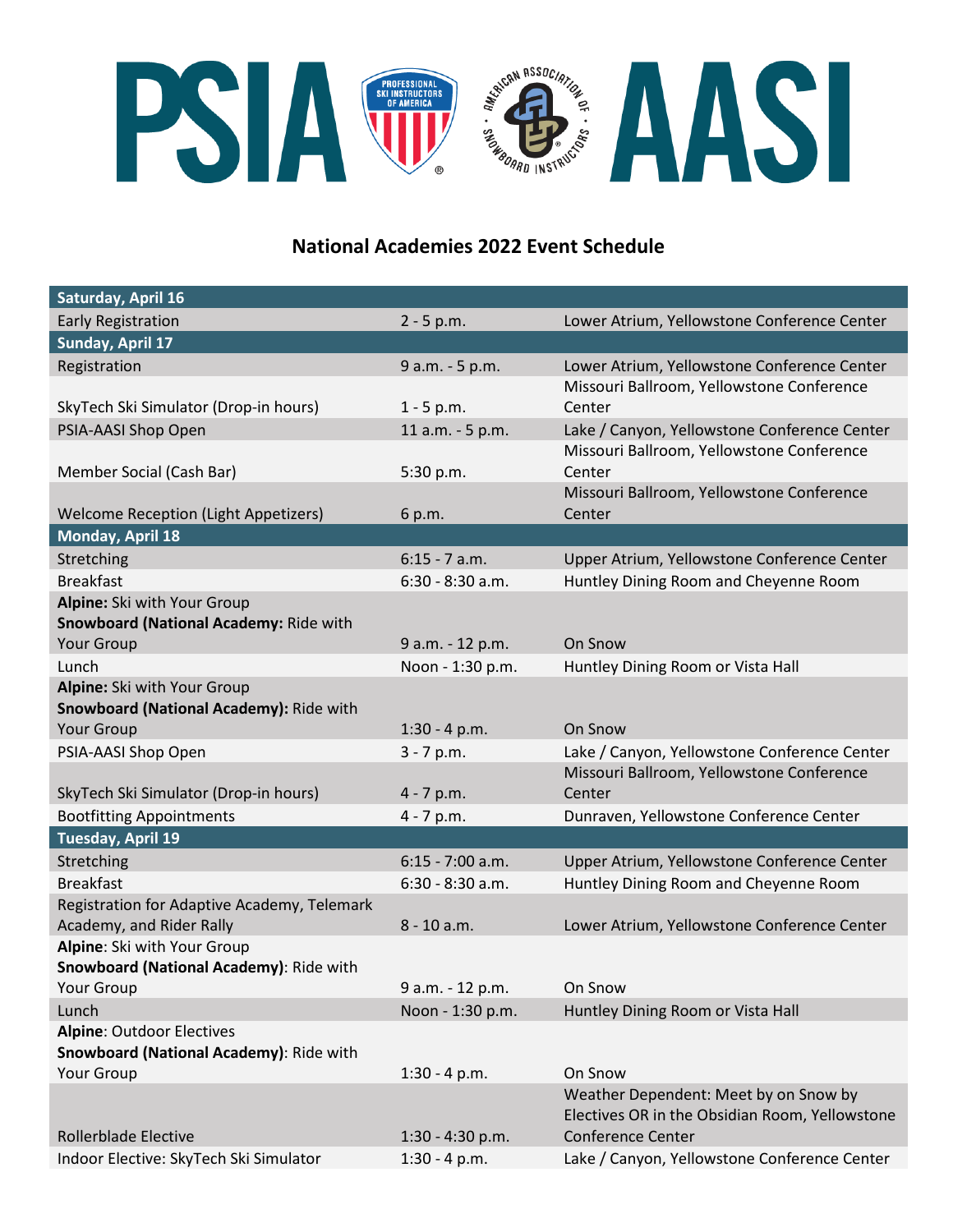

| All-Discipline Indoor Elective: People Skills /                      |                    |                                                     |
|----------------------------------------------------------------------|--------------------|-----------------------------------------------------|
| <b>Teaching Skills</b>                                               | $2 - 4 p.m.$       | Amphitheater, Yellowstone Conference Center         |
| Alpine Indoor Elective: Ski Boot Mechanics,                          |                    |                                                     |
| <b>Know Your Numbers</b>                                             | $2 - 4 p.m.$       | Dunraven, Yellowstone Conference Center             |
| Registration: Adaptive Academy, Telemark                             |                    |                                                     |
| Academy, and Rider Rally                                             | $3 - 5 p.m.$       | Lower Atrium, Yellowstone Conference Center         |
| PSIA-AASI Shop Open                                                  | $3 - 7 p.m.$       | Lake / Canyon, Yellowstone Conference Center        |
| <b>Bootfitting Appointments</b>                                      | $4 - 7 p.m.$       | Dunraven, Huntley                                   |
|                                                                      |                    | Missouri Ballroom, Yellowstone Conference           |
| Member Social (Cash Bar)                                             | 4:30 p.m.          | Center                                              |
| General Session: Celebrating 60 Years of                             |                    | Missouri Ballroom, Yellowstone Conference           |
| <b>Snowsports Instruction</b>                                        | $5 - 6 p.m.$       | Center                                              |
| Welcome Reception (Rider Rally, Telemark                             |                    | Missouri Ballroom, Yellowstone Conference           |
| Academy, and Adaptive Academy)                                       | $6 - 6:30$ p.m.    | Center                                              |
| <b>Wednesday, April 20</b>                                           |                    |                                                     |
| Stretching                                                           | $6:15 - 7$ a.m.    | Upper Atrium, Yellowstone Conference Center         |
| <b>Breakfast</b>                                                     | $6:30 - 8:30$ a.m. | Huntley Dining Room and Cheyenne Room               |
| <b>Official Supplier Ski and Board Demos</b>                         | 8:30 a.m. - 4 p.m. | Peaks Terrace, Summit                               |
| <b>Alpine: Outdoor Electives</b>                                     |                    |                                                     |
| <b>Snowboard: Outdoor Electives</b>                                  |                    |                                                     |
| Telemark: Ski with Your Group                                        |                    |                                                     |
| Adaptive: Ski or Ride with Your Group                                | 9 a.m. - 1 p.m.    | On Snow                                             |
| Indoor Elective: SkyTech Ski Simulator                               | 9 a.m. - 12 p.m.   | Lake / Canyon, Yellowstone Conference Center        |
| Alpine Lunch                                                         | Noon - 2:30 p.m.   | Huntley Dining Room                                 |
| Snowboard, Telemark, and Adaptive Lunch                              | Noon - 2:30 p.m.   | <b>Vista Hall</b>                                   |
| Alpine: No Events Planned                                            |                    |                                                     |
| <b>Snowboard: Outdoor Electives</b>                                  |                    |                                                     |
| <b>Telemark: Outdoor Electives</b>                                   |                    |                                                     |
| Adaptive: Tethering While Applying the                               |                    |                                                     |
| Student-Instructor Partnership                                       | $1:30 - 4 p.m.$    | On Snow                                             |
| PSIA-AASI Shop Open                                                  | $3 - 7 p.m.$       | Lake / Canyon, Yellowstone Conference Center        |
| <b>Bootfitting Appointments</b>                                      | $4 - 7 p.m.$       | Dunraven, Yellowstone Conference Center             |
|                                                                      |                    | Missouri Ballroom, Yellowstone Conference           |
| Member Social (Cash Bar)                                             | 4 p.m.             | Center<br>Missouri Ballroom, Yellowstone Conference |
| Awards & Recognition Reception                                       |                    | Center                                              |
|                                                                      | $4:30 - 6 p.m.$    | Missouri Ballroom, Yellowstone Conference           |
| SkyTech Ski Simulator (Competition)                                  | $6 - 8 p.m.$       | Center                                              |
| Thursday, April 21                                                   |                    |                                                     |
| Stretching                                                           | $6:15 - 7:00$ a.m. |                                                     |
| <b>Breakfast</b>                                                     |                    | Upper Atrium, Yellowstone Conference Center         |
|                                                                      | $6:30 - 8:30$ a.m. | Huntley Dining Room and Cheyenne Room               |
| Official Supplier Ski and Board Demos<br>Alpine: Ski with Your Group | 8:30 a.m. - 4 p.m. | Peaks Terrace, Summit                               |
| <b>Snowboard: Outdoor Electives</b>                                  |                    |                                                     |
|                                                                      |                    |                                                     |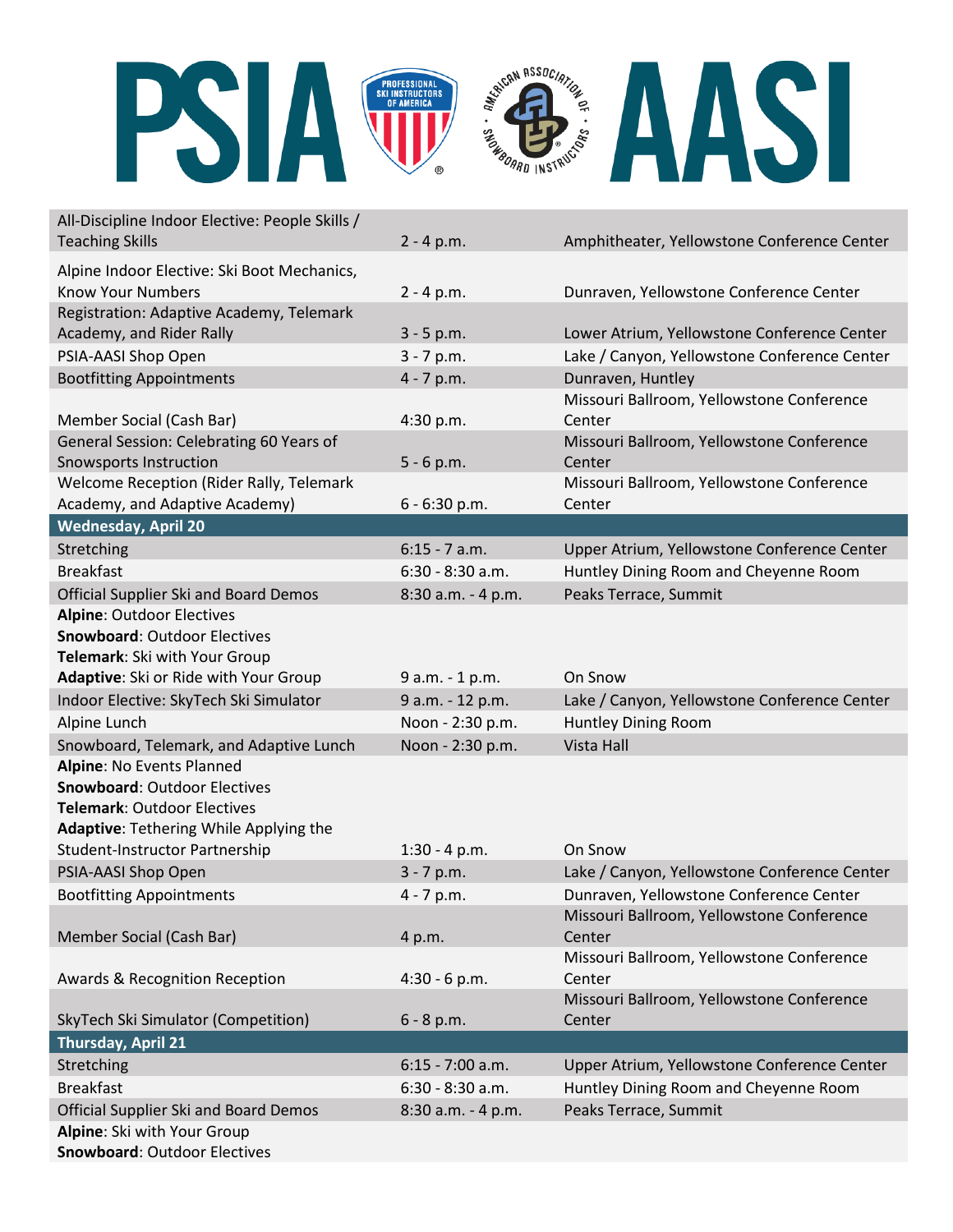

| Telemark: Ski with Your Group                                    |                    |                                                     |
|------------------------------------------------------------------|--------------------|-----------------------------------------------------|
| Adaptive: Standup Outriggers as a                                | 9 a.m. - Noon      |                                                     |
| Compliment to the Fundamentals                                   |                    | On Snow                                             |
| Indoor Elective: SkyTech Snowboard                               | 9 a.m. - Noon      | Lake / Canyon, Yellowstone Conference Center        |
| Lunch                                                            | Noon - 1:30 p.m.   | Huntley Dining Room or Vista Hall                   |
| <b>Alpine: Outdoor Electives</b>                                 |                    |                                                     |
| <b>Snowboard: Outdoor Electives</b>                              |                    |                                                     |
| <b>Telemark: Outdoor Electives</b>                               |                    |                                                     |
| Adaptive: Ski the Mono-Ski Interactive                           | $1:30 - 4 p.m.$    | On Snow                                             |
|                                                                  |                    | Weather Dependent: Meet by on Snow by               |
|                                                                  |                    | Electives OR in the Obsidian Room, Yellowstone      |
| Rollerblade Elective                                             | 1:30 - 4:30 p.m.   | Conference Center                                   |
| SkyTech Ski Simulator                                            | $4 - 7 p.m.$       | Missouri Ballroom, Yellowstone Conference<br>Center |
| All-Discipline Indoor Elective: Teaching Skills                  | $2 - 4 p.m.$       | Amphitheater, Yellowstone Conference Center         |
| Alpine Indoor Elective: Ski Boot Mechanics,                      |                    |                                                     |
| <b>Know Your Numbers</b>                                         | $2 - 4 p.m.$       | Dunraven, Yellowstone Conference Center             |
|                                                                  |                    |                                                     |
| <b>Bootfitting Appointments</b><br>Official Supplier Après Party | $4 - 7 p.m.$       | Dunraven, Yellowstone Conference Center             |
| Hosted by Leki (Light Appetizers. Drink Ticket                   |                    |                                                     |
| for Beer and Wine.)                                              | 4 - 6:30 p.m.      | Peaks Patio and Talus Room, Summit                  |
| Friday, April 22                                                 |                    |                                                     |
| Stretching                                                       | $6:15 - 7$ a.m.    | Upper Atrium, Yellowstone Conference Center         |
| <b>Breakfast</b>                                                 | $6:30 - 8:30$ a.m. | Huntley Dining Room and Cheyenne Room               |
| Alpine: Ski with Your Group                                      |                    |                                                     |
| <b>Snowboard: Outdoor Electives</b>                              |                    |                                                     |
| <b>Telemark: Outdoor Electives</b>                               |                    |                                                     |
| Adaptive: Ski or Ride with Your Group                            | 9 - 12 p.m.        | On Snow                                             |
| Lunch                                                            |                    |                                                     |
|                                                                  |                    |                                                     |
|                                                                  | Noon - 1:30 p.m.   | Huntley Dining Room or Vista Hall                   |
| Alpine: Ski with Your Group                                      |                    |                                                     |
| <b>Snowboard: Outdoor Electives</b>                              |                    |                                                     |
| Telemark: Ski with Your Group                                    |                    | On Snow                                             |
| Adaptive: Ski the Bi-Ski Interactive                             | $1:30 - 4 p.m.$    |                                                     |
| PSIA-AASI Shop Open                                              | $3 - 6 p.m.$       | Lake / Canyon, Yellowstone Conference Center        |
|                                                                  | 5:30 p.m.          | Missouri Ballroom, Yellowstone Conference<br>Center |
| Member Social (Cash Bar)                                         |                    | Missouri Ballroom, Yellowstone Conference           |
| <b>Closing Celebration Dinner (Plated Dinner)</b>                | $6 - 8 p.m.$       | Center                                              |

## **Outdoor Electives**

All outdoor electives will meet outside, and up the hill, from the Huntley Dining Room. Electives will be split on terrain and pace. See next page for alpine electives.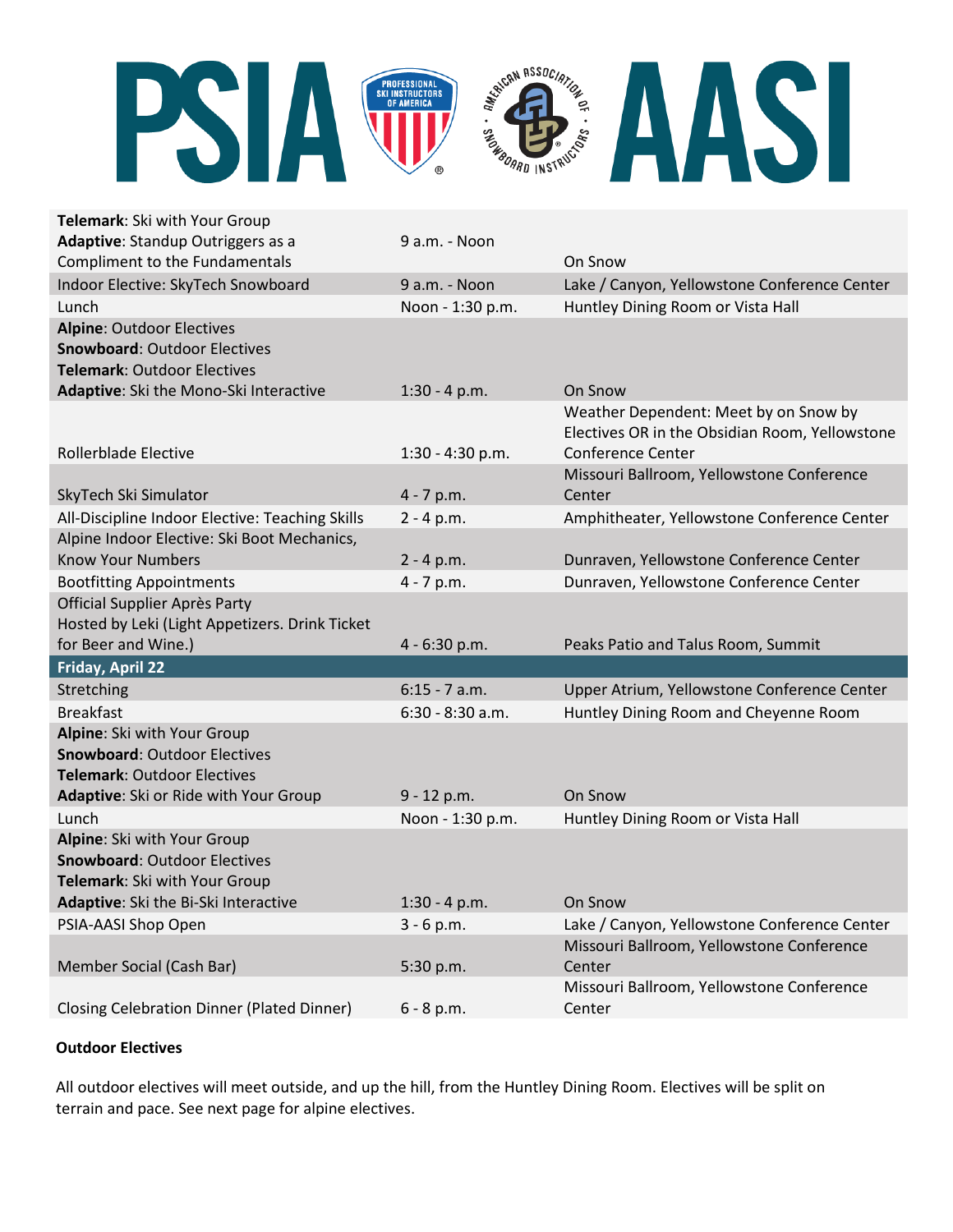

## **Alpine Electives**

### **Tuesday Afternoon Electives**

- Advanced Bumps & Steeps
- Cruising Groomers
- Intro to Freestyle
- Intro to Steeps & Bumps
- Learn to Telemark
- Mileage & Reflection
- Pattern Breakers
- Rollerblade Elective
- Women's Cruising
- INDOOR ELECTIVE: Know Your Numbers Boot Fitting (Matt Schiller and Mark Elling)
- INDOOR ELECTIVE: People Skills / Teaching Skills Round Table
- INDOOR ELECTIVE: SkyTech Ski Simulator

#### **Wednesday Morning Electives**

- Advanced Bumps & Steeps
- Advanced Freestyle
- Boot Fitting: On Snow Applications. Meet on snow. You may head indoors for additional learning.
- Carv Digital Ski Coach Demo: Compete for the highest Ski:IQ™ score. Top scorers will receive prizes.
- Cross Country Skiing Elective. Meet in the elective area.
- Cruising Groomers
- Improve Your Teaching
- Intro to Steeps & Bumps
- Ripping Groomers
- INDOOR ELECTIVE: SkyTech Ski Simulator

#### **Thursday Afternoon Electives**

- Advanced Steeps & Bumps
- Carv Digital Ski Coach Demo: Compete for the highest Ski:IQ™ score. Top scorers will receive prizes.
- Cruising Groomers
- Intro to Freestyle
- Intro to Steeps & Bumps
- Mileage & Reflection
- Pattern Breakers
- Ripping Groomers
- Rollerblade Elective
- Women's Ripping Session
- INDOOR ELECTIVE: All-Discipline Indoor Elective: Teaching Skills
- INDOOR ELECTIVE: Know Your Numbers Boot Fitting (Matt Schiller and Mark Elling)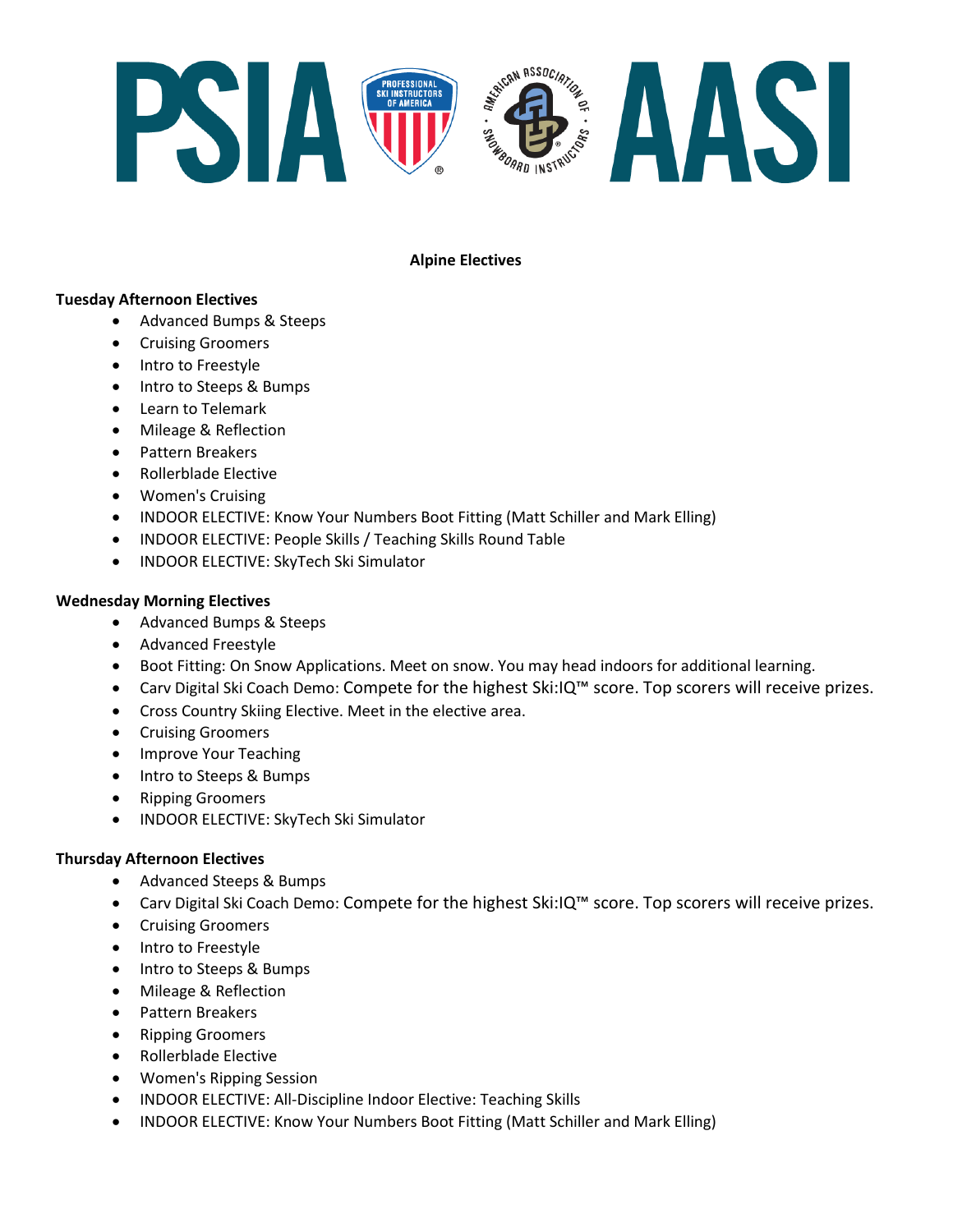

## **Snowboard Electives**

#### **Wednesday Morning Electives**

- **MILD:** Mostly Intermediate terrain, some advance terrain
- **MEDIUM:** Mostly Advance Terrain, some intermediate terrain
- **HOT:** Mostly advanced terrain, some expert terrain
- **EXTRA SPICEY:** Mostly Expert terrain, some advanced terrain

#### **Wednesday Afternoon Electives**

- Performance Carving
- Freestyle Fiesta
- Oh Chute, Off Piste and cliff drops!
- Cruisin without Bruisin

#### **Thursday Morning Electives**

- **MILD:** Mostly Intermediate terrain, some advance terrain
- **MEDIUM:** Mostly Advance Terrain, some intermediate terrain
- **HOT:** Mostly advanced terrain, some expert terrain
- **EXTRA SPICEY:** Mostly Expert terrain, some advanced terrain

#### **Thursday Afternoon Electives**

- Performance Carving
- Freestyle Fiesta
- Oh Chute, Off Piste and cliff drops!
- Cruisin without Bruisin

#### **Friday Morning Electives**

- **MILD:** Mostly Intermediate terrain, some advance terrain
- **MEDIUM:** Mostly Advance Terrain, some intermediate terrain
- **HOT:** Mostly advanced terrain, some expert terrain
- **EXTRA SPICEY:** Mostly Expert terrain, some advanced terrain

#### **Friday Afternoon Electives**

- Performance Carving
- Freestyle Fiesta
- Oh Chute, Off Piste and cliff drops!
- Cruisin without Bruisin